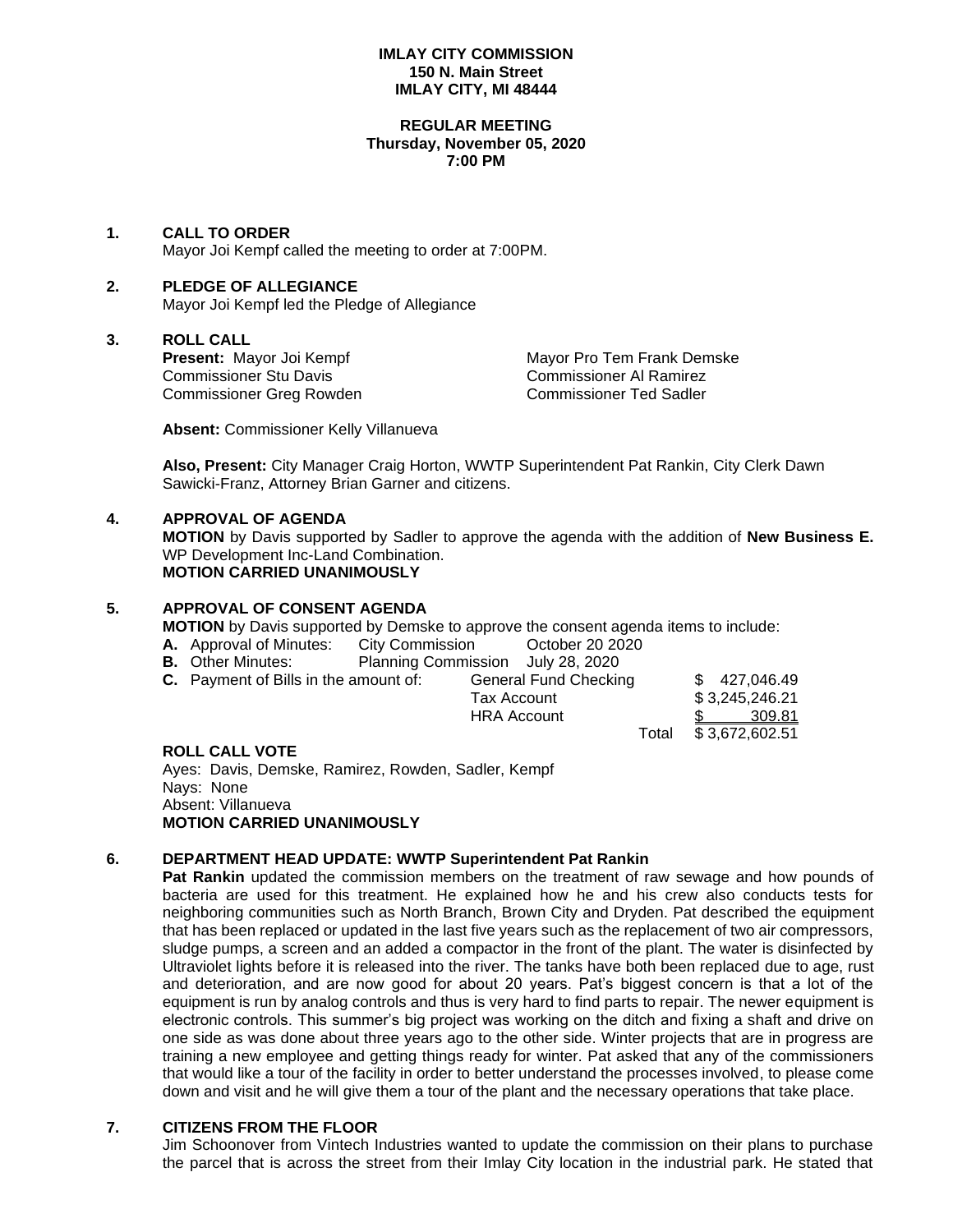currently with the Imlay City and the Almont plant locations, they are getting close to 240 employees. This new facility will probably add about 30 more employees to help aid the area job market.

## **8. OLD BUSINESS**

## **A. Sesquicentennial – Dates**

It was stated by Mayor Joi Kempf that the Sesquicentennial event had previously been voted on to celebrate the community and it was voted to postpone due to Covid19 restrictions. The new date that is being announced is the weekend of August 13<sup>th</sup>, 2021.

#### **B. Zoning Ordinance Moratorium**

Attorney Brian Garner presented Resolution No. 2020-19 for a moratorium on the caregiver cultivation of marijuana for medical use.

**MOTION** by Davis supported by Rowden to approve **Resolution No. 2020-19** for a Moratorium on the Caregiver Cultivation of Marijuana for Medical Use as presented.

**ROLL CALL VOTE**

Ayes: Davis, Rowden, Demske, Ramirez, Kempf Nays: Sadler Absent: Villanueva **MOTION CARRIED**

The commission acknowledged that Attorney Brian Garner read the **Ordinance to Repeal the City Code Provisions on Medical Marijuana** as the **FIRST READING** of this ordinance.

## **9. NEW BUSINESS**

## **A. Police Vehicle Bid Opening**

Presented for information to the commission – bid opening document regarding the police department's 2011 Ford Expedition that sealed bids were accepted and then presented for opening on Friday, October 30, 2020 at 4:00pm. The highest bid was from Michael Scigel at \$5,126.00.

## **B. Clerk Updates – Election November 3, 2020**

Clerk Dawn Sawicki-Franz reported the election statistics: Total Registered Voters in the City of Imlay City of 2579, absentee votes of 812, absentee ballots not returned was 34, one military ballot, total voters for November 3, 2020 was 1634. Concerning the Roads and sidewalk millage renewal: YES 921 NO 546

## **C. Review Resolutions No. 2020-06, 2020-07, 2020-08**

Attorney Brian Garner spoke regarding Resolutions No. 2020-06, 2020-07, 2020-08 and explained that these resolutions were put in place when it was thought that these charter changes needed to be put on the ballot. He continued to explain that the Attorney General stated that Election Law supersedes the city charter and these charter changes could be made by resolution to match the current election laws. He then presented Resolution No. 2020-20 Resolution to Amend Section 3.5 of Charter, 2020-21 Resolution to Amend Section 3.6 of Charter, 2020-22 Resolution to Amend Section 3.7 of Charter. **MOTION** by Davis supported by Rowden to approve **Resolution No. 2020-20** Resolution to Amend Section 3.5 of Charter as presented.

## **ROLL CALL VOTE**

Ayes: Davis, Rowden, Demske, Ramirez, Sadler, Kempf

Nays: None

Absent: Villanueva

## **MOTION CARRIED UNANIMOUSLY**

**MOTION** by Davis supported by Sadler to approve **Resolution No. 2020-21** Resolution to Amend Section 3.6 of Charter as presented.

## **ROLL CALL VOTE**

Ayes: Davis, Sadler, Demske, Ramirez, Rowden, Kempf

Nays: None

Absent: Villanueva

# **MOTION CARRIED UNANIMOUSLY**

**MOTION** by Ramirez supported by Davis to approve **Resolution No. 2020-22** Resolution to Amend Section 3.7 of Charter as presented.

## **ROLL CALL VOTE**

Ayes: Ramirez, Davis, Demske, Rowden, Sadler, Kempf

Nays: None

Absent: Villanueva

# **MOTION CARRIED UNANIMOUSLY**

## **D. Employee Health Insurance Update**

City Manager Craig Horton explained that back in July of 2020, Blue Cross informed the city that they no longer provided the \$1,000/\$2,000 deductible plan and what was offered instead was a \$1,500/\$3,000 deductible plan that was implemented for all employees effective July 1, 2020. The city received a grievance from one of the bargaining units and have been through negotiations and have settled on: for